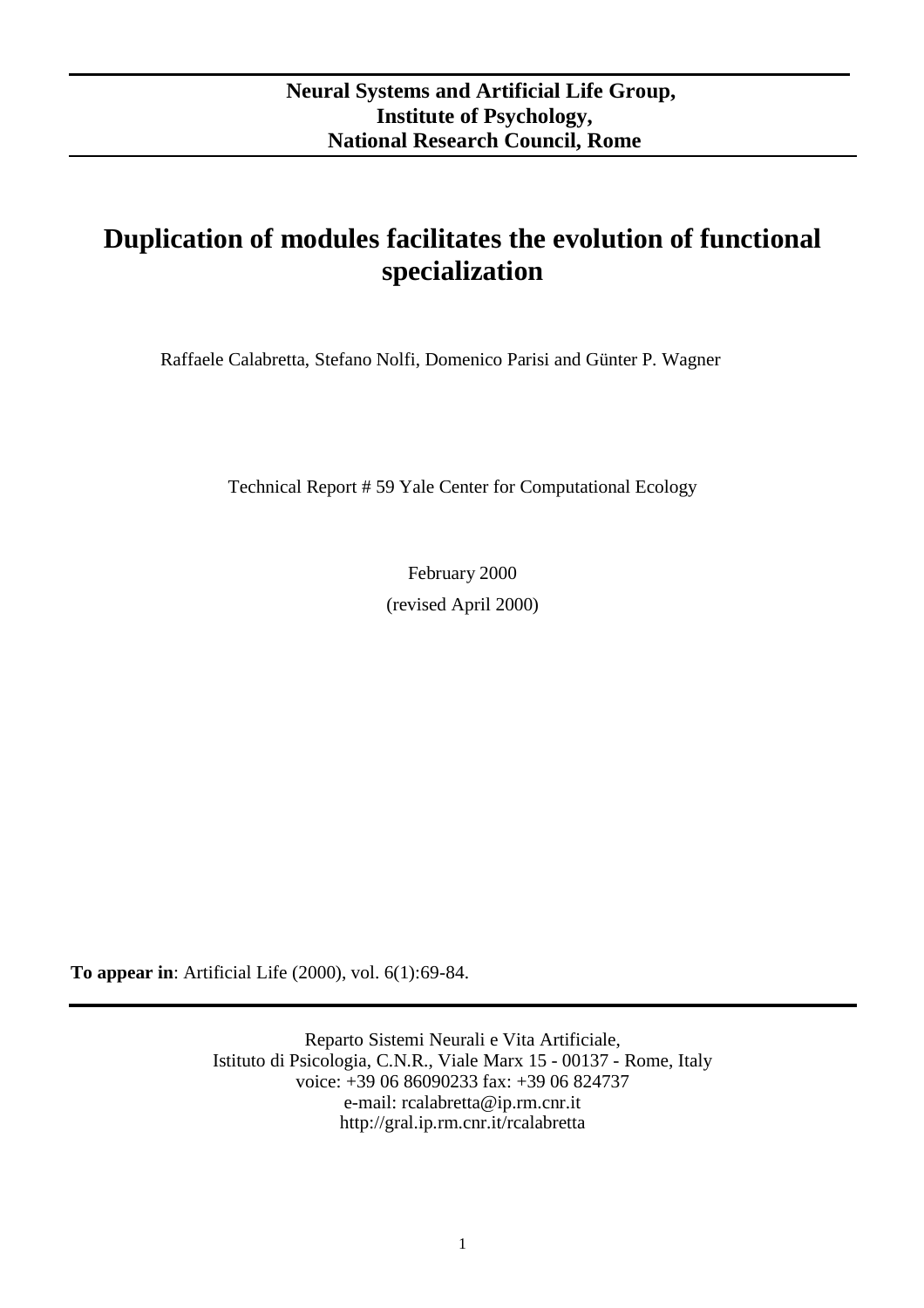## **Duplication of modules facilitates the evolution of functional specialization**

 $R$ affaele Calabretta<sup>1,3</sup>, Stefano Nolfi<sup>1</sup>, Domenico Parisi<sup>1</sup> and Günter P. Wagner<sup>2,3</sup>

<sup>1</sup> Department of Neural Systems and Artificial Life Institute of Psychology, C.N.R. Rome,Italy e-mail: rcalabretta@ip.rm.cnr.it

<sup>2</sup> Department of Ecology and Evolutionary Biology and<br><sup>3</sup> Center for Computational Ecology Yale University New Haven, CT, 06520, U.S.A.

#### **Abstract**

The evolution of simulated robots with three different architectures is studied. We compared a non-modular feed-forward network, a hardwired modular and a duplication-based modular motor control network. We conclude that both modular architectures outperform the non-modular architecture, both in terms of rate of adaptation as well as the level of adaptation achieved. The main difference between the hardwired and duplication-based modular architectures is that in the latter the modules reached a much higher degree of functional specialization of their motor control units with regard to high level behavioral functions. The hardwired architectures reach the same level of performance, but have a more distributed assignment of functional tasks to the motor control units. We conclude that the mechanism through which functional specialization is achieved is similar to the mechanism proposed for the evolution of duplicated genes. It is found that the duplication of multifunctional modules first leads to a change in the regulation of the module, leading to a differentiation of the functional context in which the module is used. Then the module adapts to the new functional context. After this second step the system is locked into a functionally specialized state. We suggest that functional specialization may be an evolutionary absorption state.

#### **Introduction**

Mathematical models have been rather successful in representing the population genetic mechanisms of adaptation, molecular evolution and speciation (Crow and Kimura, 1970; Futuyma, 1998; Kimura, 1983). One major class of evolutionary processes, however, has received relatively little attention from theorists, i.e. evolutionary innovation. Innovation is defined here as the origin of new body parts and/or new body plans (Müller and Wagner, 1991). The process of innovation poses particular challenges for mathematical modeling, because it involves

the origin of new units that are usually assumed to be invariant in the classical mathematical models of evolutionary processes (Shpak and Wagner, 2000). Here we demonstrate that the Artificial Life modeling approach can be a powerful tool to investigate innovation processes because of the openness of Artificial Life models.

Higher level multi-cellular organisms are characterized by a high degree of differentiation, where quasi-autonomous parts of the body are often dedicated to one or a few major functions (Wagner and Altenberg, 1996). These parts have been called organs or homologues. Hence, one of the most obvious trends in organismal evolution is the increase in the maximal complexity of a clade (McShea, 1996). Little is known, though, about the mechanisms that lead to the origin of functionally specialized body parts**.**

In already published work (Calabretta *et al.*, 1998a, 1998b**)** we have shown that the duplication of functional units leads to the evolutionary specialization of the duplicated units, similar to the functional specialization of duplicated genes. This is in contrast to the evolution of units which do not arise by duplication (Nolfi, 1997). In this case the functional tasks tend to be distributed among redundant units without any obvious division of function. However, an important question which remains to be answered is why or how duplication leads to functional specialization, and why the evolution of redundant units that are hardwired in the system and that do not arise because of genetic duplication does not lead to specialization. In the present paper we review our previous results and we specifically address this question.

The Artificial Life literature does not contain much work which addresses these kinds of questions. However, relevant work includes Koza (1995), who has used gene duplication in genetic programming, and Gruau (1995), who has proposed a genetic encoding scheme for neural networks based on cellular duplication and differentiation process. For an interesting discussion on how gene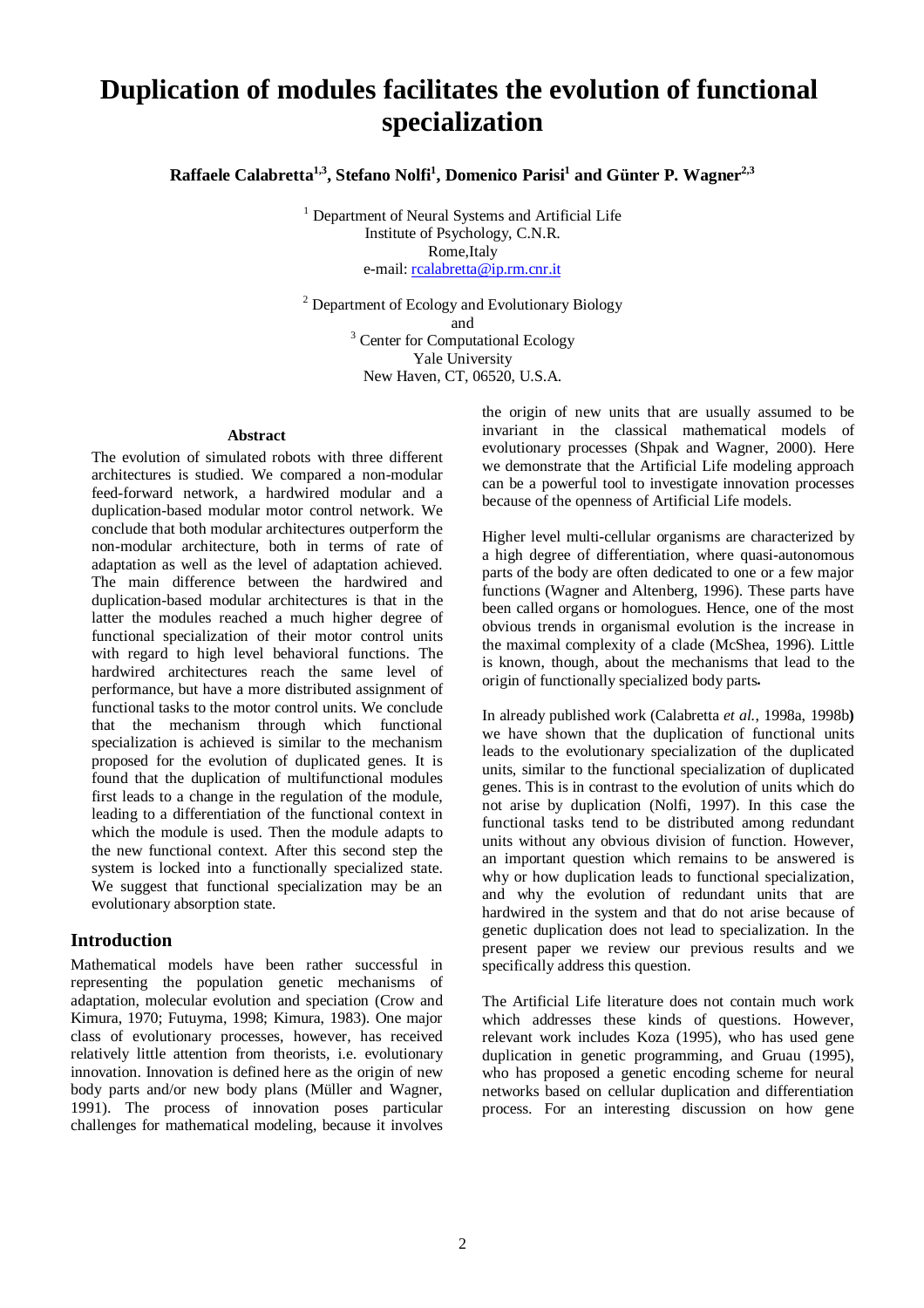

Figure 1. The Khepera robot.

duplication supports modularity see, also, Rotaru-Varga (1999).

## **The model**

For a detailed description of the experimental setup we refer the reader to Calabretta *et al.* (1998a, 1998b). Here we summarize the model used in the simulations.

A population of neural networks (Rumelhart and McClelland, 1986) are evolutionarily trained to control a mobile robot designed to keep an arena clear by picking up trash objects and releasing them outside the arena.

The **"**organism**"** is a miniature mobile robot (Khepera; Mondada *et al.*, 1993; see Figure 1), which is supported by two wheels that allow it to move in various directions by regulating the speed of each wheel. In addition, the robot is provided with a gripper module with two degrees of freedom. The robot is also provided with eight infrared proximity sensors and an optical barrier (OB) sensor on the gripper capable of detecting the presence of an object between the two arms of the gripper.

The environment is a rectangular arena surrounded by walls containing 5 target cylindrical objects, which are positioned randomly inside the arena.

The evolutionary process is conducted only in simulation in order to speed it up (Miglino, Lund and Nolfi, 1995).

We compare the results obtained with modular and nonmodular neural network architectures (see Figure 2). In both cases the robot has 7 sensor neurons and 4 motor neurons. The first 6 sensory neurons are used to encode the



Figure 2. Architectures (a) and (b) are shown on the left and right side, respectively. Architecture (a) is used in the non-modular population. Architecture (b) is the basic architecture used in the two modular populations (i.e., in both hardwired and duplicationbased modular populations). The two populations differ in the type of modularity that is added to the basic architecture. In the hardwired modular population two modules compete to gain control of each of the four actuators in all individuals from the beginning of evolution. In the duplication-based modular population the individuals of the initial generation have only one module for each motor, that is, they initially have architecture (a). A second competing module may be added in individuals of successive generations as a result of the duplication operator. Another difference is that in the first modular population competing modules have different random weights at the beginning while in the second modular population, when a second competing module is generated, the two competing modules have identical weights.

activation level of the corresponding 6 frontal sensors of Khepera (the two back sensors are ignored) and the seventh sensory neuron is used to encode the OB light sensor on the gripper. On the motor side the 4 neurons respectively codify for the speed of the left and right wheels and for the triggering of the 'object pick up' and 'object release' procedures. The logistic function is used to determine the activation of the motor neurons.

The non-modular architecture (Figure 2, left) is a simple feed-forward network with 7 input units encoding the state of the 7 sensors and four output units encoding the state of the four effectors. The input units are directly connected to the output units through 28 connection weights (plus 4 biases). This architecture is not divided into modules.

The other two architectures are modular ones and differ in the type of modularity that enriches their architecture (Figure 2, right).

The architecture of the first modular population (*hardwired modular architecture*) has 16 output units, which, at every time step, give 4 output values controlling the 4 previously described effectors. Four pairs of output neurons (represented by empty circles) code for the speed of the left and right motors and for the triggering of the "object pickup" and "object release" procedures, respectively, and four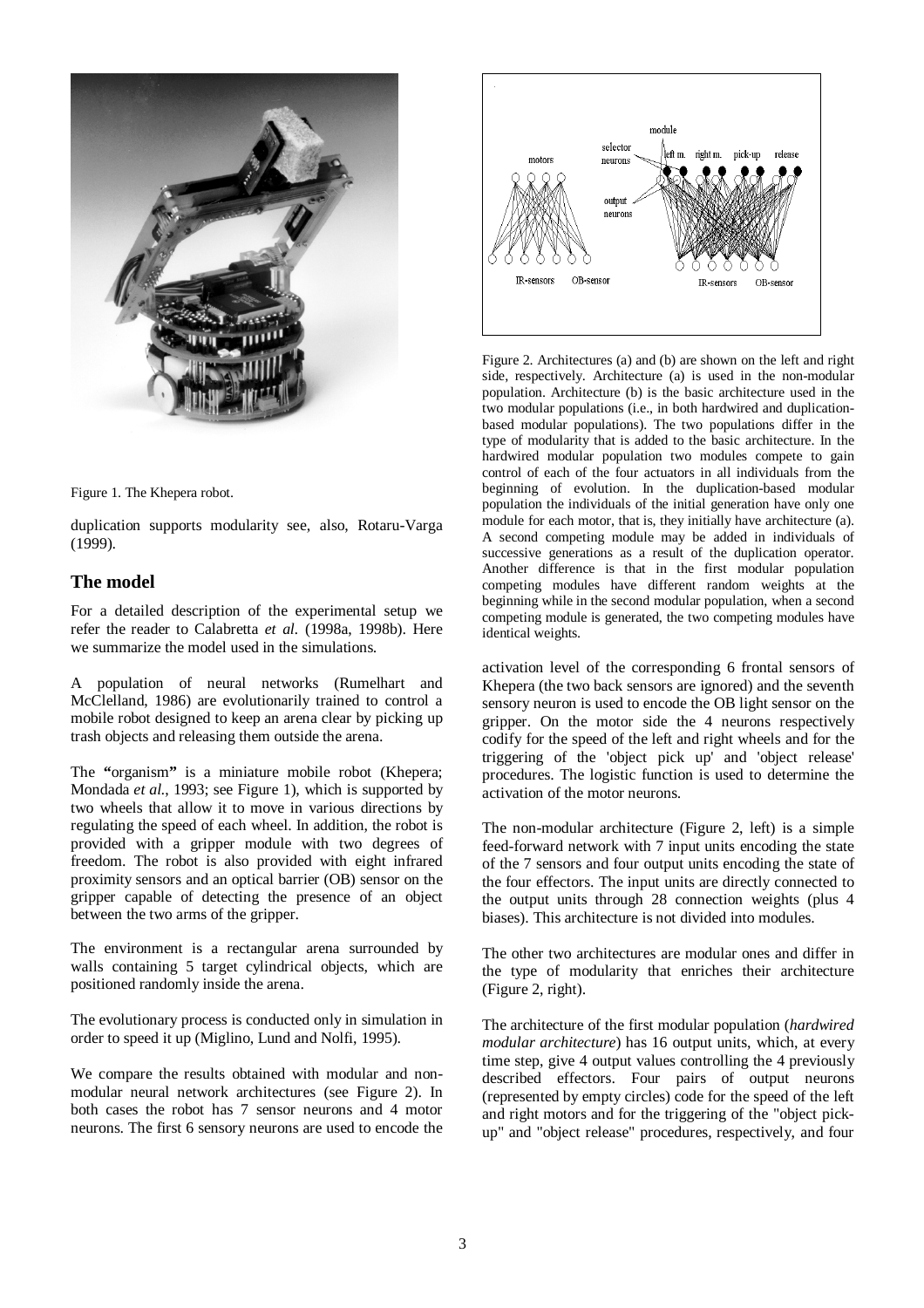pairs of selector neurons (represented by full circles) determine which of the two competing output neurons have control over the corresponding effector at each time step (the competitor with more highly activated selector neuron gains control). Each module is composed of two output neurons, the two corresponding biases, and 14 connections from sensory neurons. The first output neuron determines the motor output when the module has control, the second output neuron (selector) competes with the selector neuron of the other corresponding module to determine which of the two modules has control.

The architecture of the second modular population is called *duplication-based modular architecture* because, in this case, the modules are not hardwired in the architecture from the beginning of evolution but they can be added during the evolutionary process. Each module, as in the case of the hardwired architecture, consists of two output units (one motor output unit and one selector unit) which receive connections from the 7 sensors. At the beginning of the evolutionary process there is only one module for each of the four outputs, i.e., always the same module controls the corresponding output. However, during reproduction, modules may be duplicated (see below). Duplicated modules, which are exactly the same when duplication takes place, can differentiate across generations because of genetic mutations.

A genetic algorithm (Holland, 1975) was used to evolve the connection weights of all the neural networks (Figure 3). In the non-modular population the genotypes of the initial generation encode random values for the connection weights of the single modules of the basic architecture: 32 (7x4=28 plus 4 biases) connections. Since each weight value is binarily encoded using 8 bits, the total genotype is a sequence of 32x8=256 bits. In the hardwired modular population the genotype encodes the values for all the connection weights of the modular architecture. Since each module includes 7x2 connections plus 2 biases and there are 8 modules, the total number of connection weights encoded in the genotype is 128. The total genotype is a sequence of 128x8=1024 bits. The individuals of the first generation are assigned random values for these 1024 bits and then the evolutionary process progressively finds better and better genotypes on the basis of the selective reproduction of the best individuals and the addition of random mutations to the inherited genotypes. Each generation includes 100 individuals.

Each individual was allowed to 'live' for 15 epochs, each epoch consisting of 200 input-output cycles or actions. At the beginning of each epoch the robot and the target objects are randomly positioned in the arena. An epoch is terminated either after 200 actions or after the first object had been correctly released. Individuals were scored for their ability to perform the complete sequence of correct behaviors, i.e., for their ability to find and pick-up objects, carry them to the edge of the arena, and release them so that they fall outside the arena. However, in order to facilitate the emergence of this ability individuals were also



Figure 3. Schematic representation of the genomes of the three architectures.  $(LM =$  genetic encoding for the connection weights of the left motor;  $RM =$  right motor;  $PU=$  pick-up motor;  $RL =$ release motor. Genetic encoding for selectors is not indicated).

scored (even if with a lower reward) for their ability to pick up objects. At the end of life the 20 best individuals are selected for reproduction and each of these individuals generates 5 offspring, that is, new individuals with the same genotype of their parent. Reproduction consists in generating copies of an individual's genotype encoding the network's connection weights (we are assuming non-sexual reproduction in haploid populations) with the addition of random changes to some of the bits of the genotype sequence (genetic mutations; we did not use genetic crossover) and, in the case of the duplication-based modular architecture, the duplication of a randomly selected neural module. Genetic mutations consist in changing the value of about 10 bits in each genotype (1% mutation rate). The  $20x5=100$  new individuals constitute the second generation. The process is repeated for 1000 generations.

In the duplication-based modular population the genotypes of the initial generation encode random values for the connection weights of the single modules of the basic architecture: 32 (7x4=28 plus 4 biases) connections. However, since each of the 4 output units has associated with it a nonfunctional selector unit with its 7 connection weights, the total number of connection weights encoded in the genotypes of the initial generation is 64. Notice however that until the module happens to be duplicated this selector unit remains completely nonfunctional and its associated connection weights are subject to random drift only. The genotype of this second modular population has 4 additional 'duplication genes' each associated with one of the 4 output units. When one of these duplication genes is turned on by some mutation the gene duplicates its corresponding module assigning to the duplicated module the same weight values as the original module. The duplication genes cause a duplication with some probability that we have varied in different simulations. We have used 3 different probabilities of duplication:  $0.02\%$ , 0.03% and 0.04%. (We did not test higher duplication probabilities because with a 0.04% probability we already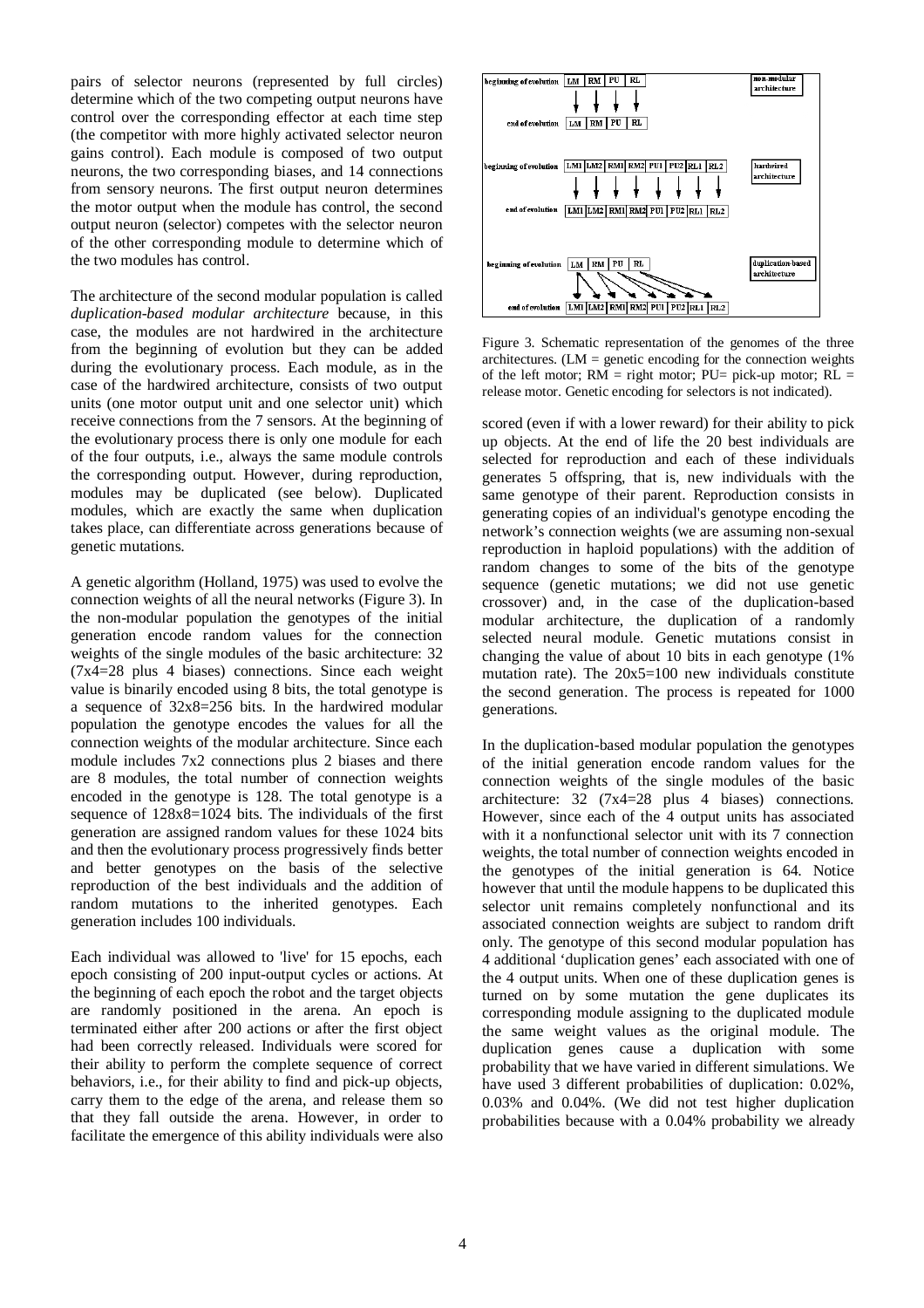

Figure 4. Average (a) and peak (p) performance of a population with **non-modular architecture** (gray curve) and of a population with **hardwired modular architecture** (black curve). Average of 10 different runs.

obtained performance levels comparable to those obtained with the hardwired architecture). In the generation in which the duplication of one of the modules takes place there is no possible change in behavior since both the original and the duplicated module have the same connection weights. However, subsequently random mutations acting on the modules' connections weights (both on those leading to the output unit and those leading to the selector unit of the module) can progressively differentiate the two alternate modules.

In the present model the maximum number of duplicated modules allowed in the case of the duplication-based modular architecture is one for each motor output and no module-deletion operator was used. As a result, the hardwired modular architecture, already described in Nolfi (1997), is the most complex architecture that can possibly evolve starting from architecture (a). However, the addition of competing modules during the course of evolution (instead than right from beginning) that are initially identical to their competing module (instead of being completely unrelated) may produce qualitatively different results in the case of the hardwired and duplication-based modular architecture, respectively.

#### **Results**

We have conducted several sets of simulations in which we compare (a) a simple non-modular feed-forward neural network, (b) the hardwired modular architecture (i.e., a modular architecture that is pre-designed as modular right from the beginning of the simulation and remains fixed throughout the evolutionary process), and (c) the duplication-based modular architecture (i.e., a modular architecture that evolves starting from a population of nonmodular ones as a result of gene duplication). In all simulations we used a mutation rate of 1%, i.e., 2% of the bits of the genotype randomly selected were replaced by a new randomly selected value. We ran 10 simulations for



Figure 5. Average and peak performance of populations with **nonmodular architecture** (gray curve) and of populations with **duplication-based modularity** (black curve) with a duplication rate of 0.04%. Average of 10 different runs.

each of the 3 different architectures described above. Each simulation started with populations of 100 networks with randomly assigned connection weights and lasted 1000 generations.

The hypothesis to be tested with these simulations is that *modular architectures which originate in genetic duplication favor the emergence of functional module specialization*. Moreover, if this prediction is confirmed, we would like to understand the mechanisms by means of which functional specialization is realized.

Nolfi (1997) reported that hardwired modular architecture clearly outperformed non-modular architecture in a garbage-collecting task. This is confirmed by the results shown in Figure 4 which gives the average and peak performance (respectively the average performance and the performance of the best individual in each generation) for the non-modular architecture and for the hardwired modular architecture. (Notice that there is less computational power, i.e., number of neurons and connections, in the non-modular than in the modular architectures.)

We wanted, first of all, to know if a duplication-based modular architecture is just as efficient in outperforming a non-modular architecture as an hardwired modular architecture. Figure 5 gives the average and peak performance measure for non-modular architecture and for duplication-based architecture with a duplication rate of 0.04% (i.e., 0.04% of the modules were duplicated per replication). In both conditions the performance level increases until a plateau is reached. However, populations with modules achieve a higher terminal performance level and need less time (fewer generations) to reach it. More precisely, after about a hundred generations of overlapping performance in the two conditions, populations with modules start to outperform populations without modules and this difference is maintained until the end of the evolutionary process, most obviously if we consider the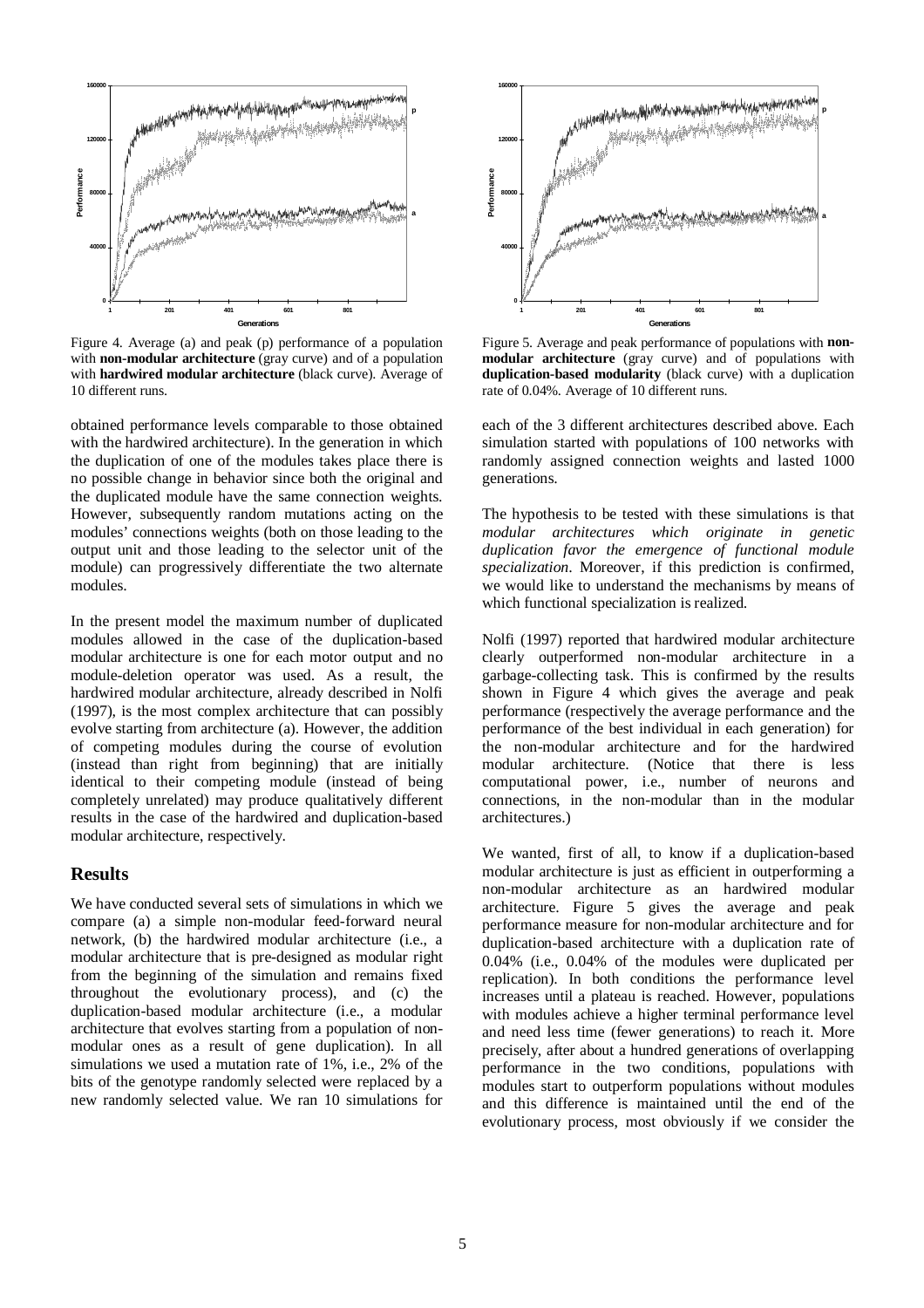

Figure 6. Average and peak performance measure of populations with **non-modular architecture** (gray curve) and of populations with **duplication-based modular architecture** (black curve) with a duplication rate of 0.02%. Average of 10 different runs.

performance of the best individual.

The hypothesis that modularity is implied in accomplishing this result can be indirectly tested by varying the duplication rate in duplication-based modular network simulations. Both average and peak performance decrease linearly with a decreased duplication rate (0.04%, 0.03% and 0.02%) (results not shown). Figure 6 shows the results obtained with the duplication-based modular architecture for a duplication rate of 0.02% and compares it with a nonmodular architecture: the advantage of modular design is lost. This result shows the importance of the interaction between mutation and duplication rate.

If we compare the performance obtained with hardwired modular architecture with that obtained with duplicationbased modular architecture, we see that the two populations do not differ in terms of overall performance except that performance growth is slightly slower in the population with duplication-based modules (see Figure 7). This difference can be explained by noting that in the case of duplication-based modular architecture, some generations have to pass before module duplication can take place and duplicated modules can differentiate between each other. Beside the comparison between the two modular architectures in terms of performance level, we were interested in understanding whether there were differences between the two modular architectures at other levels such as behavior (see Calabretta *et al.*, 1998a).

In his analysis of the role of neural modules in hardwired modular architecture, Nolfi (1997) observes that it was impossible to find a direct correspondence between neural modules and resulting sub-behaviors. In particular, by analyzing some evolved individuals he finds that both competing modules are used in all the phases of different sub-behaviors: for instance, when the gripper is empty and the robot has to look for a target, or when the gripper is carrying a target and the robot has to look for a wall; when the robot is approaching a target, or when the robot is



Figure 7. Average (a) and peak (p) performance of population with **hardwired modular architecture** (gray curve) and of population with **duplication-based modular architecture** (black curve) with a duplication rate of 0.04%. Average of 10 different runs.

approaching a wall; when the robot perceives something and has to disambiguate between walls and targets, or when the robot does not perceive anything (see Nolfi, 1997).

These results demonstrate that although modularity is useful in producing complex behaviors, one does not necessarily find a direct one-to-one correspondence between modules and simpler sub-behaviors. This lack of direct one-to-one mapping is not just a matter of chance. By exploiting the interaction between the external environment and the robot's body and internal mechanisms, emergent forms of behavior can evolve which allow simple control systems to produce complex forms of behavior (Brooks, 1986; Nolfi, 1997).

The fact that there is not a one-to-one correspondence between internal modules and the various sub-behaviors, however, does not necessarily imply that all internal modules contribute to all different sub-behaviors in the same way. Although each module can contribute to the production of different overall behaviors, a single module or a group of modules may be mainly involved in only one or a few sub-behaviors. In other words, modules can have a certain level of specialization. To illustrate this point, let us consider Figure 8. Although the phenotypical entities P1, P2, and P3 all contribute to the production of sub-behavior B1, P2 has the main responsibility while P1 and P3 contribute in a less significant way. Similarly P1 and P3 have the main responsibility in producing sub-behavior B2.

This kind of specialization may be an advantage, from an evolutionary point of view, if different sub-behaviors have different functions (i.e. if a single sub-behavior or a group of sub-behaviors are primarily responsible for a single adaptive function as shown in Figure 8). Let us consider the case of our garbage collecting robot. The performance of the robot depends on its ability to accomplish two subbehaviors: collect objects and release objects outside the arena. These two sub-behaviors correspond to two different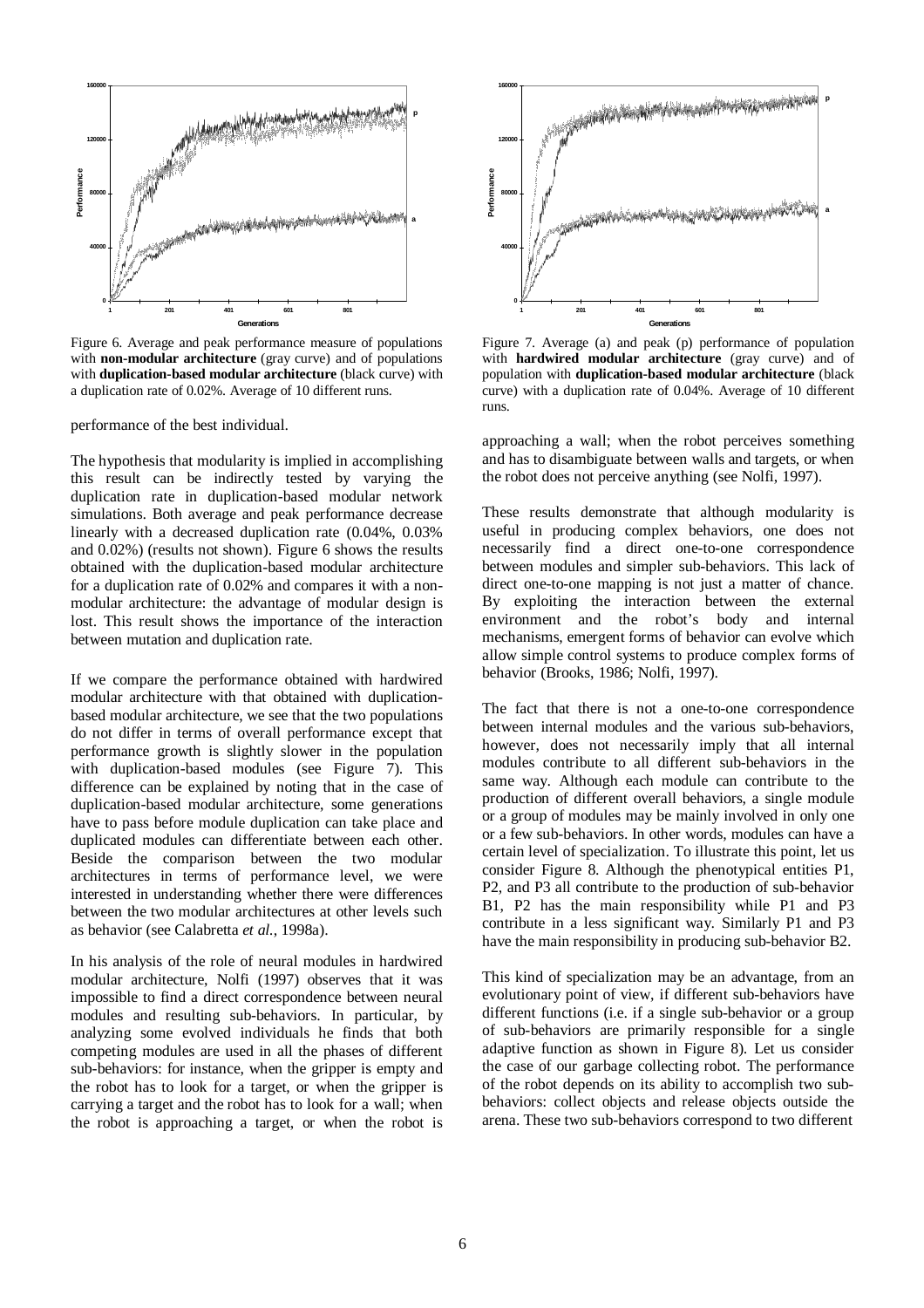

Figure 8. Left: Organization of a system at the level of the phenotype (P1, P2, and P3 represent different sub-components of the phenotype, e.g. different modules of the control systems). Center: Organization of the corresponding behavior (B1 and B2 represents two different sub-behaviors). Right: Functions of the whole behavior. The thickness of the arrows indicates how important is an entity in determining another entity.

functions in that they contribute rather independently to the overall fitness of an individual. If internal structures (e.g., internal modules) are not specialized and each of the two sub-behaviors is the result of all modules, changes affecting a single module will tend to affect all subbehaviors. On the contrary, if internal modules are specialized, changes affecting a single module will tend to affect primarily one of the two resulting behaviors. Once the population has converged to a local maximum for most of its characters, genetic operators tend to have negative effects, on the average. This means that changes in genes which affect different characters will produce negative effects on most of these characters. To produce an improvement, a variation of a single gene should positively affect at least a single phenotypical character, but not affect negatively all the other characters that are already optimized. As a consequence, the probability that a change affecting a gene will produce a positive effect is reduced with increased pleiotropy of that gene (i.e. to the number of phenotypical characters affected by that gene). A good mapping therefore, should reduce pleiotropic effects among characters serving different functions. Independent functions, in other words, should be coded as independently as possible so that improvements of each function can be realized with minimal interference with other structures serving other functions.

In the case of evolved individuals with hardwired modular architecture, we can identify the level of specialization of internal modules by measuring the statistical relationship (i.e., chi-squared value) between single neural modules or combination of modules and individual sub-behaviors (see Calabretta *et al.*, 1998b). The higher the chi-squared value, the higher the level of specialization of the neural modules. Table 1 shows the results of such an analysis involving the following sub-behaviors: (1) the ability to find and pick up a target while avoiding walls, and (2) the ability to find a wall and correctly release a target while avoiding other targets.

As can be seen in Table 1, there is a very high chi-squared value between these sub-behaviors and neural modules only in 2 out of 10 runs of the experiment and the relationship is statistically significant only in 5 out of 10 runs. This means that an evolutionary process based on selective reproduction and mutations does not necessarily tend to converge on solutions in which neural modules are specialized but on solutions in which all neural modules contribute to all sub-behaviors.

Table 2 shows the same analysis for the simulations with duplication-based modular architecture. A statistically significant relationship between neural modules and the two sub-behaviors is observed in 10 out of 10 cases, i.e., in all cases we see significant specialization of modules contributing to sub-behaviors.

We might conclude that in duplication-based modular architecture modules appear to be more specialized in the specific sub-behaviors mentioned above while this seems to be less true in hardwired modular architecture.

These results seem to support the model proposed by Hughes (1994; see also Ohno, 1970) which assumes that specialization might arise when genes serving multiple functions are duplicated. After gene duplication, in fact, the genes are released from conflicting functional demands and each copy can specialize for one of the different functions of the ancestral gene (for a more detailed discussion see Calabretta *et al.*, 1998b). It should be noted that gene duplication is only one of the factors that may lead to functional specialization (for a discussion see Wagner & Altenberg, 1996).

These results show that the evolutionary process may lead to a certain level of specialization under certain conditions. It should be noted, once again, that this does not mean that there is a one-to-one correspondence between neural modules and sub-behaviors serving different adaptive functions but only that there is some correlation such that a single internal entity or a group of internal entities are primarily responsible for a single sub-behavior while other entities play a less important role.

Regarding the overall performance we did not observe significant differences after 1000 generations between individuals with the duplication-based architecture and individuals with the hardwired modular architecture. In other words, the functional specialization of internal modules did not result in a larger adaptation capability. This result appears to be in contrast with the assumption that individuals with specialized internal structures have a higher level of evolvability (i.e. a greater probability to obtain an improvement through random variations).

The fact that the two classes of individuals achieve about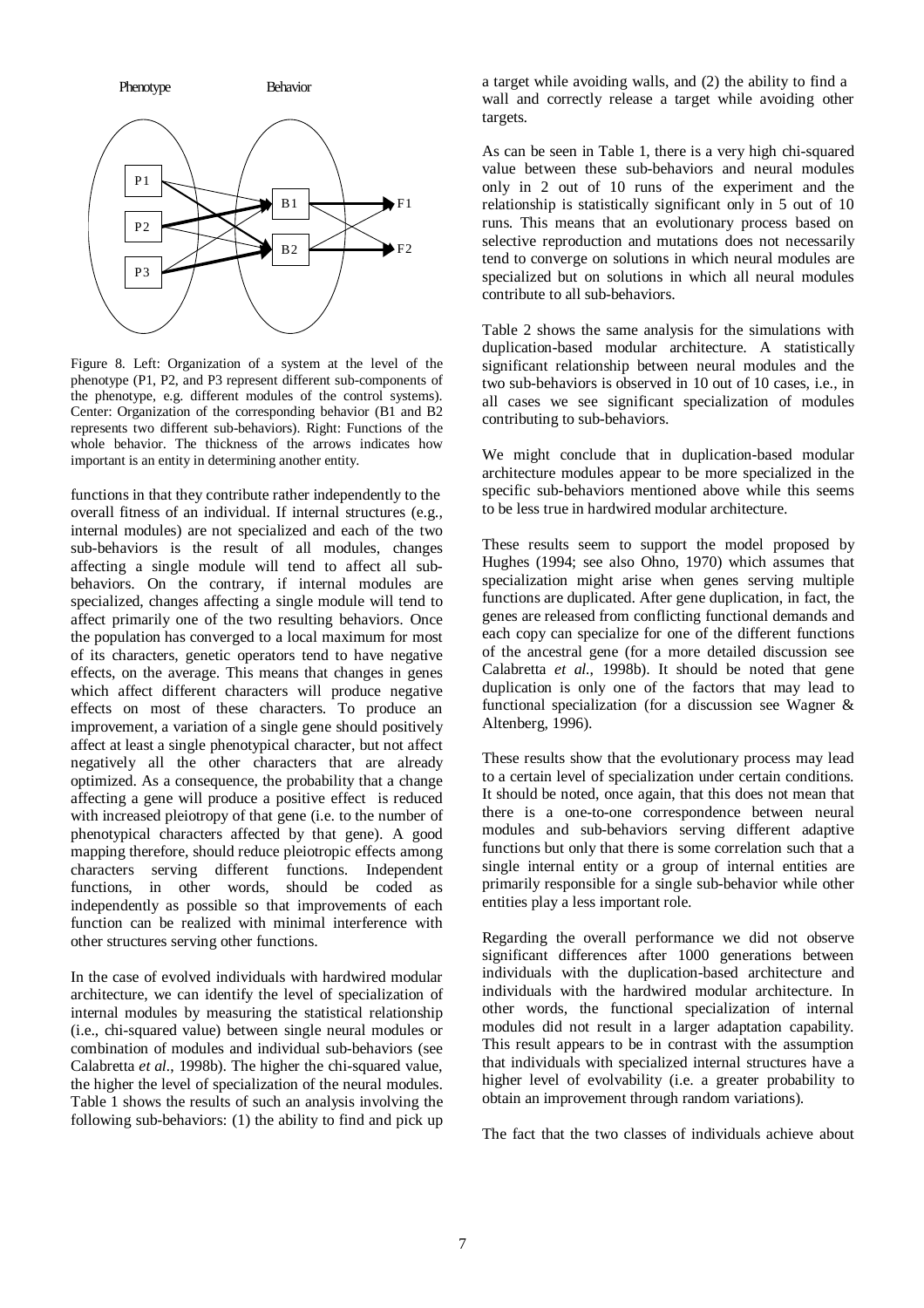| 11.135  |
|---------|
| 4.679   |
| 425.927 |
| 2.747   |
| 21.556  |
| 439.391 |
| 16.647  |
| 2.348   |
| 29.078  |
| 27.081  |
|         |

Table 1. Evolved individuals of the experiments with the hardwired modular architecture. Chi-square values obtained by performing a linear regression between the current sub-behavior (1 binary value) as dependent variable and the result of the arbitration between modules (4 binary values) as independent variable. Data obtained by testing each individual for 500 cycles. Values in bold represents individuals in which a significant correlation was found.

the same level of performance, however, can be explained by considering that non-specialized individuals already achieve close to optimal performances. Therefore, to determine if specialization may lead to higher adaptation levels additional studies should be conducted.

In order to understand the mechanisms by which duplication of structural units favors the specialization of modules we performed a winning lineage phylogenetic analysis (Miglino, Nolfi and Parisi, 1996). To perform such an analysis, it is necessary to take a best individual of the last generation and trace back all the ancestors of this individual up to and including the first generation. In this way, the entire lineage of the best individual of the last generation can be reconstructed. In our simulation the lineage is constituted by a total of 1000 individuals, one for each generation.

Given our experimental setting, the individual representing the winning lineage in the first generation has a nonmodular architecture and random connection weights. The winning lineage individuals of the succeeding generations will progressively change their architecture because of gene duplication and mutation.

We first focused on what happened in the generations immediately following module duplication. Specifically, we wanted to investigate how the occurrence of duplication facilitates the emergence of modular specialization. We expected to find that functional specialization emerges in generations soon after module duplication. We present the results of an analysis of the winning lineage in a typical simulation (i.e., the same simulation we considered in Calabretta *et al.* (1998a) for behavioral analysis), in which the results were particularly clear.

| 368.662 |
|---------|
| 246.374 |
| 495.961 |
| 218.359 |
| 190.511 |
| 55.947  |
| 55.246  |
| 296.993 |
| 32.334  |
| 321.769 |
|         |

Table 2. Evolved individuals of the experiments with the duplication-based modular architecture. Chi-square values obtained by performing a linear regression between the current sub-behavior (1 binary value) as dependent variable and the result of the arbitration between modules (4 binary values) as independent variable. Data obtained by testing each individual for 500 cycles. Values in bold represents individuals in which a significant correlation was found.

The best individual of the last generation (i.e., generation 1000) has all the four output modules duplicated and specialized. The first module (i.e., PU) duplicated in generation 30, the second one (i.e., RL) in generation 52, the third one (i.e., RM) in generation 91, and the fourth one (i.e., LM) in generation 329. Below we report what happened after the last duplication, i.e., the duplication of the LM module.

After duplication of LM module takes place, the two copies of LM module are exactly the same. As a consequence, there is no difference in performance as a function of whether one competing module or the other one controls the robot's left wheel. In our experimental setting, a single randomly chosen module always controls the left wheel, while the other one is nonfunctional. In the next generation, i.e., generation 330, only two connection weight values were mutated. Both mutations affect the regulatory part of the module (i.e., the selector; see table 3), and, as a consequence of these two mutations, we find that the two competing LM modules almost always alternate depending on whether the robot is carrying an object or not. In other words, the two competing modules *seem* to be specialized in terms of the behavior they control. In fact, this specialization is cryptic because the structural part (i.e., the output unit) is exactly the same in the two competing modules. As a demonstration of that, it is sufficient to exchange the mutated connection weight values between the two competing modules. If one does this, exactly the same performance is obtained.

In the individual of the next generation, i.e., generation 331, something interesting happens. If we look at the connection weights of this individual we find that it carries one mutation on the structural part of the module.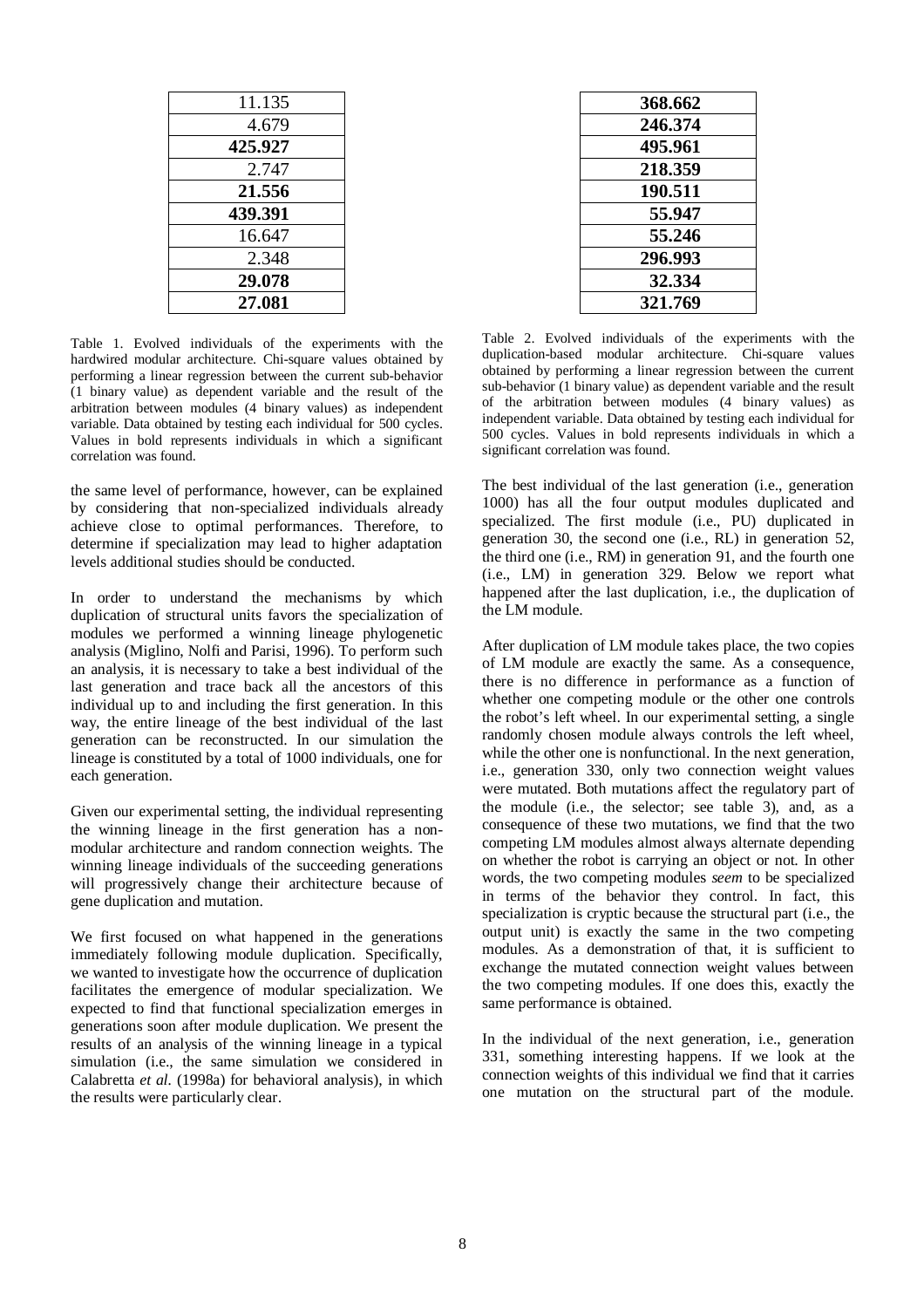|              | generation  | 329                | 330     | 331     | 332    |
|--------------|-------------|--------------------|---------|---------|--------|
| s            | 1st weight  | 2.78               | 2.78    | 2.78    | 2.8    |
| t            |             | 2.78               | 2.78    | 2.78    | 2.8    |
| r<br>u       | 2nd weight  | 2.39               | 2.39    | 2.39    | 2.4    |
| c<br>t       |             | 2.39               | 2.39    | 2.39    | 2.4    |
| u            | 3rd weight  | 3.1                | 3.1     | 3.1     | 3.1    |
| r<br>a       |             | 3.1                | 3.1     | 3.1     | 3.1    |
| ı            | 4th weight  | 4.04               | 4.04    | 4.04    | 4      |
| p            |             | 4.04               | 4.04    | 4.67    | 4.7    |
| a<br>r       | 5th weight  | 2.71               | 2.71    | 2.71    | 2.7    |
| t            |             | 2.71               | 2.71    | 2.71    | 2.7    |
| $\circ$      | 6th weight  | 6.55               | 6.55    | 6.55    | 6.5    |
| f            |             | 6.55               | 6.55    | 6.55    | 6.5    |
| m            | 7 th weight | $-0.75$            | $-0.75$ | $-0.75$ | $-0.7$ |
| $\circ$<br>d |             | $-0.75$            | $-0.75$ | $-0.75$ | $-0.7$ |
| u<br>г       | bias        | $-2.78$            | $-2.78$ | $-2.78$ | $-2.8$ |
| e            |             | $-2.78$            | $-2.78$ | $-2.78$ | $-2.8$ |
|              |             |                    |         |         |        |
| r<br>e       | 1st weight  | 7.02               | 7.02    | 7.02    | 7      |
| g<br>u       |             | 7.02               | 7.02    | 7.02    | 7      |
| L            | 2nd weight  | $-0.2$             | $-0.2$  | $-0.2$  | $-0.2$ |
| a<br>t       |             | $-0.2$             | $-0.2$  | $-0.2$  | $-0.2$ |
| o            | 3rd weight  | 5.76               | 5.76    | 5.76    | 5.8    |
| r<br>у       |             | 5.76               | 5.92    | 5.92    | 5.9    |
| p            | 4th weight  | $-4.27$<br>$-4.27$ | $-4.27$ | $-3.96$ | -4     |
| a            |             |                    | $-9.29$ | $-9.29$ | $-9.3$ |
| r<br>t       | 5th weight  | 2.71               | 2.71    | 2.71    | 2.7    |
|              |             | 2.71               | 2.71    | 2.71    | 2.7    |
| o<br>f       | 6th weight  | 4.75               | 4.75    | 4.75    | 4.7    |
|              |             | 4.75               | 4.75    | 4.75    | 4.7    |
| m<br>o       | 7 th weight | $-9.06$            | $-9.06$ | $-9.06$ | $-9.1$ |
| d<br>u       |             | $-9.06$            | $-9.06$ | $-9.06$ | 1      |
| I            | bias        | $-8.27$            | $-8.27$ | $-8.27$ | $-8.3$ |
| e            |             | $-8.27$            | $-8.27$ | $-8.27$ | $-8.6$ |

Table 3. Connection weights for the two competing modules controlling the LM motor in a typical winning lineage with duplication-based modular architecture (generations 329-332). Values which are mutated with respect to the previous generation are highlighted.

(There is also another mutation affecting the regulatory part of the module, but this mutation is neutral. (see table 3)).This mutation is strongly affecting the performance of the individual in the sense that individual performance increases as a result of the mutation. We performed two tests: (a) inserting the value of the preceding generation (i.e., 4.04, see table 3) or (b) inserting the mutated value in the other competing module. In both cases, individual fitness decreases. We conclude that both the regulatory and the structural part of the module are *really* specialized for the behavioral unit.

It is important to add that in the succeeding generation two other mutations take place in the regulatory part of the module. As a consequence, the specialization of the regulatory part of the module is completed. Now the switching between the two competing modules takes place *every time* the robot takes or releases an object.

These results suggest an evolutionary scenario that favors the emergence of functional modularity. If there are two structural units which compete for control over the motor output and if there is a mechanism which can switch between the competing structural units, the evolution of functional specialization is more likely. This situation arises readily if the two units originate by means of duplication.

In fact, a mutation affecting the regulatory part which determines the switching is neutral from a phenotypical point of view. But it can create an evolutionary context favorable to subsequent mutations of the structural part of the module that may result in fitness increases, i.e. it can prime the subsequent adaptation.

In evolutionary biology parlance, the mutation affecting the regulatory part of one of the two competing modules can act as an *exaptation*, i.e., a trait not built as adaptation at all but allowing later adaptations for some function (Gould &Vrba, 1982).

## **Discussion**

In this paper we have compared three scenarios for the evolution of a somewhat complex behavior in a population of artificial organisms. The behavior of these "organisms" is controlled by simple feed-forward networks of three types: (a) non-modular neural networks; (b) neural networks with an unchanging hardwired modularity; (c) neural networks in which modularity can evolve as a functional specialization of duplicated structural modules. Modules are portions of a neural network that specialize in controlling the network's output as a function of the particular input.

The results we have obtained can be summarized in the following way.

(1) Modular architectures, both hardwired and duplicationbased ones, produce better results in terms of both speed of evolution and steady-state final level of the behavioral performance than non-modular architectures.

(2) There is no difference between hardwired and duplication-based modular architectures in terms of overall performance.

(3) There is some evidence that modular architectures which originated by duplication tend to favor functional module specialization more than hardwired modular architectures.

A possible explanation of this last result can be found in the different effects of mutations on the hardwired and the duplication-based modular architectures. In both cases mutations can fall either on the regulatory portion of the structural unit (controlling which module determines the network's output in response to some input) or on the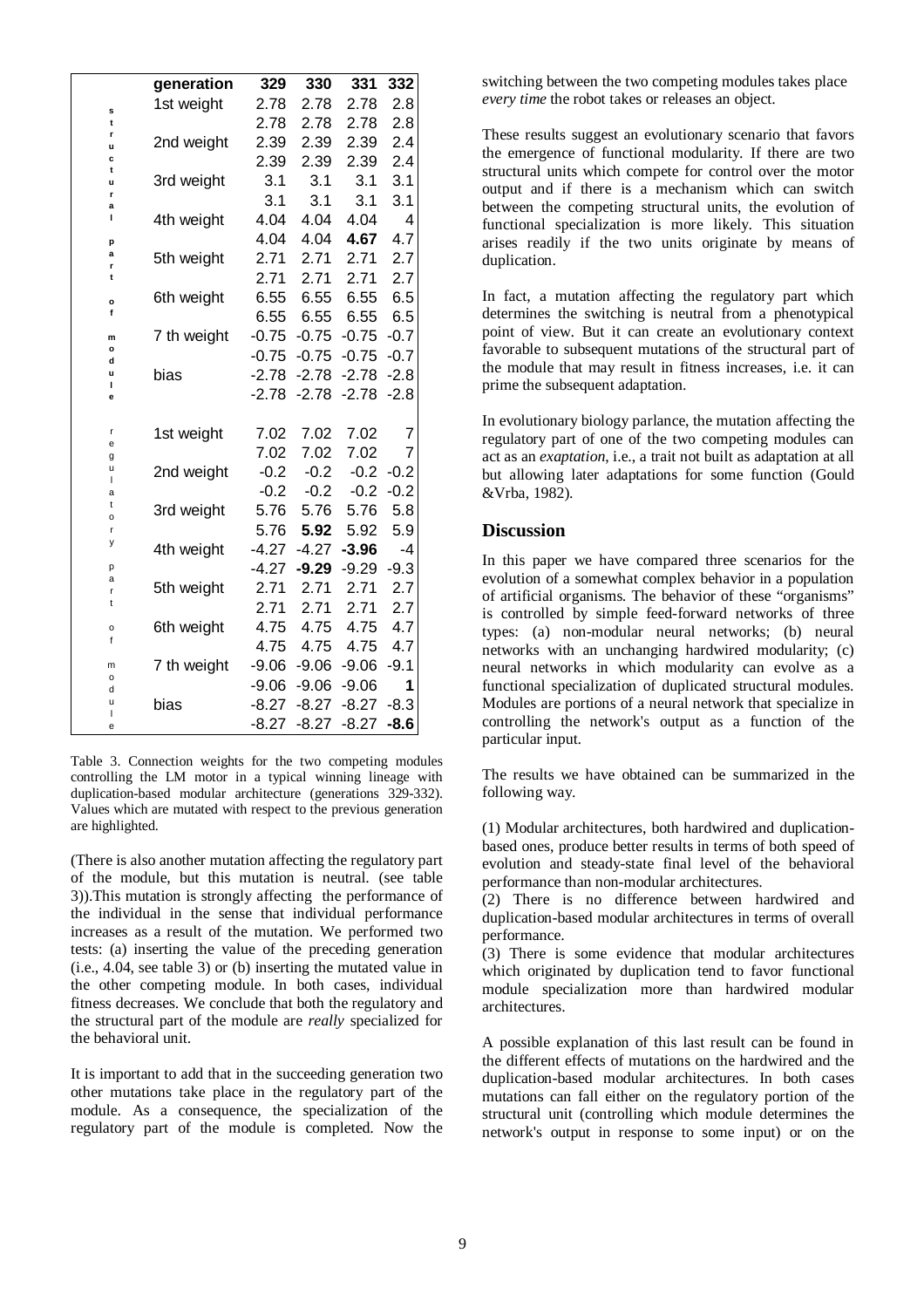structural portion (controlling the type of output a module generates in response to the input).

In the evolved duplication-based architecture, however, a mutation can also simply produce a duplication of a module. Initially the duplication does not produce any adaptive consequences because the two duplicated modules are perfectly identical. Then a new mutation falling on the regulatory portion of the genetic material can give one module control of the output for some inputs and the other module control of the output for other inputs. This second step is also neutral because the two structural units are still identical in their structural part. Then, a further mutation falling on the structural part can lead to module specialization and, therefore, possibly to adaptive consequences.

This is the sequence we have reconstructed in our simulations. In other words, in the duplication-based architecture the switching between competing modules is initially neutral from a phenotypic point of view but creates favorable conditions for (a) the continuing utilization of the two modules, (b) the selective retention of a favorable mutation falling on the structural part of one module, and (c) a larger probability of module specialization. In contrast, in Nolfi's hardwired architecture this type of switching (i.e., which is initially neutral from a phenotypic point of view) is less likely to occur because alternative modules are different from each other from the beginning. This may lead to constraints on the evolutionary accessibility of functionally specialized modules.

### **Conclusions**

We conclude that in our simulations the duplication of partially adapted modules greatly facilitates evolution of functional specialization. The mechanism identified includes, first, the acquisition of a neutral change in the regulation of the duplicated modules and, second, the adaptation of the modules to the new functional context. This mechanism leads to a co-adaptation between the regulatory and the functional parts of the modules that lock the system into the functionally specialized state. It is thus possible that the prevalence of functional differentiation of body parts in higher organisms is caused by the fact that functional specialization of parts can be an evolutionary absorption state, as long as the function performed by the module contributes to fitness. We found no evidence that functionally specialized systems have inherently better performance or are more evolvable than nonspecialized modular systems in our simulations.

## **Acknowledgments**

The financial support of the Italian National Research Council (National Advisory Committee for Biological and Medical Sciences: one-year sabbatical fellowship to RC and Bilateral Project 1998-2000 to RC and GPW) and by the Yale Institute for Biospheric Studies to GPW is gratefully acknowledged. The authors thank the referees for valuable suggestions on the manuscript. RC would also like to acknowledge the useful discussions with the members of the GPW's lab at Yale University during weekly meetings and with Andrea Di Ferdinando, Riccardo Galbiati and the other members of the Research Group on Artificial Life (GRAL) in Rome. This is contribution # 59 of the Yale Center for Computational Ecology.

### **References**

Brooks, R. A. 1986. A robust layered control system for a mobile robot. *IEEE Journal of Robotics and Automation* 2:14-23.

Calabretta, R., Nolfi, S., Parisi, D., and Wagner, G. P. 1998a. Emergence of functional modularity in robots. In Pfeifer, R., Blumberg, B., Meyer, J.-A., and Wilson, S.W. (Eds.), *From Animals to Animats 5*, pp. 497-504. Cambridge, MA.: MIT Press.

Calabretta, R., Nolfi, S., Parisi, D., and Wagner, G. P. 1998b. A case study of the evolution of modularity: towards a bridge between evolutionary biology, artificial life, neuro- and cognitive science. In Adami, C., Belew, R. Kitano, H., and Taylor, C. (Eds.), *Proceedings of the Sixth International Conference on Artificial Life*, pp. 275-284. Cambridge, MA.: MIT Press.

Crow, J. F., and Kimura, M. 1970. *An Introduction to Population Genetics Theory*. Minneapolis, MI: Burgess Publishing Company.

Futuyma, D. J. 1998. *Evolutionary Biology*. Sunderland, MA: Sinauer.

Gruau, F. 1995. Modular genetic neural networks for 6 legged locomotion. In Alliot, J.-M., Lutton, E., Ronald, E., Schoenauer, M., Snyers, D. eds*. Artificial Evolution, European Conference*, pp. 201-219. Berlin Heidelberg: Springer-Verlag.

Gould, S. J. and Vrba, E. S. 1982. Exaptation - a missing term in the science of form. *Palebiology* 8(1):4-15.

Holland J.H. (1975). *Adaptation in Natural and Artificial Systems.* Ann Arbor, MI: The University of Michigan Press (Second edition: Cambridge, MA: MIT Press, 1992).

Hughes, A. L. 1994. The evolution of functionally novel proteins after gene duplication. *Proceedings of Royal Society. Series B* 256:119-124.

Kimura, M. 1983. *The Neutral Theory of Molecular Evolution*. Cambridge, UK: Cambridge University Press.

Koza, J. R. 1995. Gene duplication to enable genetic programming to concurrently evolve both the architecture and work-performing steps of a computer program. In *Proceedings of the 14th International Joint Conference on*